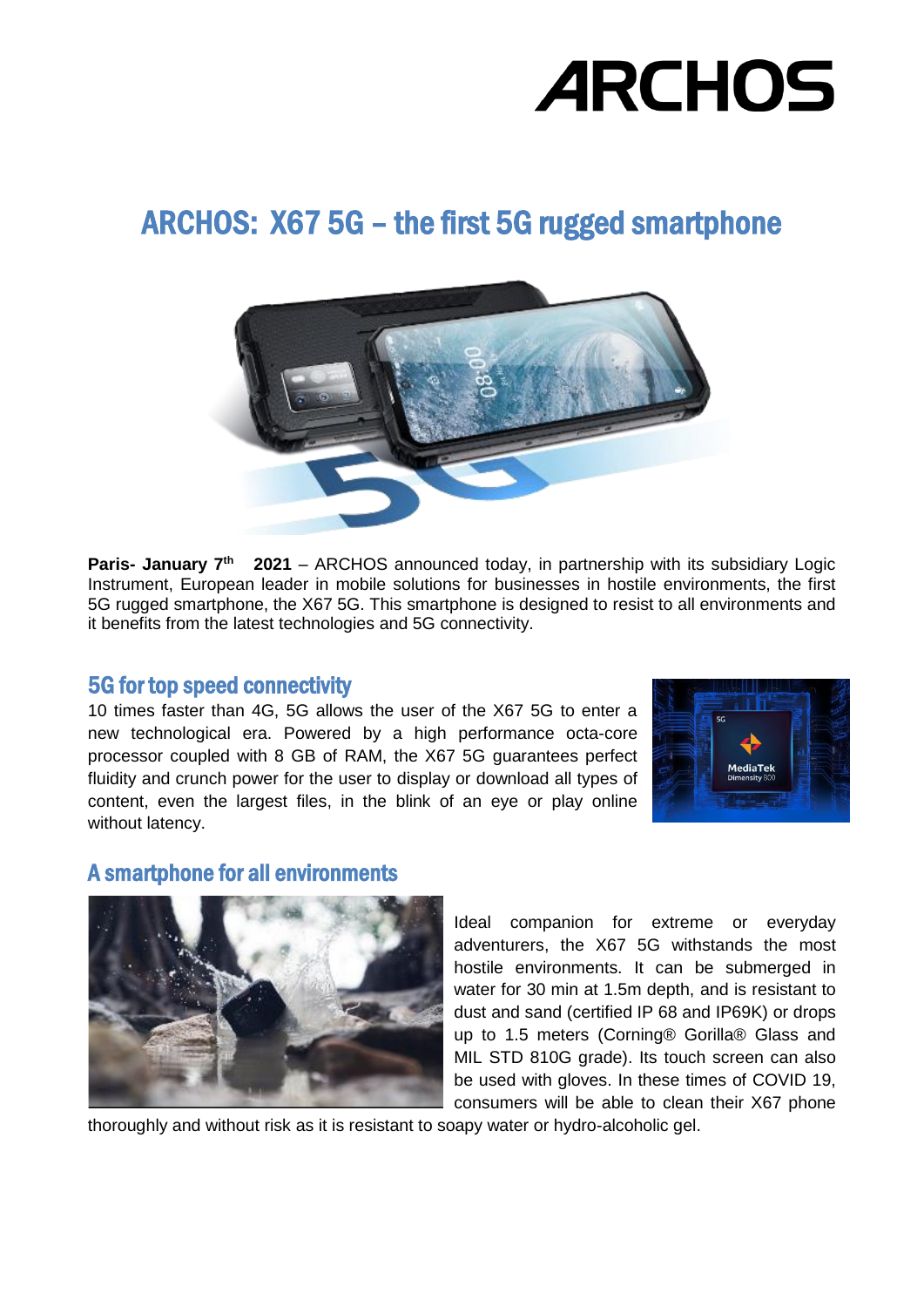# Like at the movies

Featuring an XXL 6.67'' screen and a 2400 x 1080 pixels resolution (FHD +), the X67 5G is perfect for viewing all your video content on the big screen. Equipped with an 8000 mAh battery you will enjoy your phone for hours or even days without recharging it and when the time comes to do so, it will be ultrafast thanks to the fast charge function.



## Great photos even under water

For successful shots from wide angle to macro, from panorama to portrait, the smartphone has 4 cameras at the rear:

- a 48MP Sony main camera
- a 13MP wide-angle camera
- a depth of field camera
- a camera for macros

The different modes of the photo application improve the photo quality:

- **HDR mode** to redraw the contours, and make vivid colors
- **Night mode** for successful photos in very dark environments
- **Wearing mode** with boke effect for professional-quality portraits
- **Underwater shooting mode**
- **Panoramic mode** to not miss any landscapes, with automatic correction of any distortions

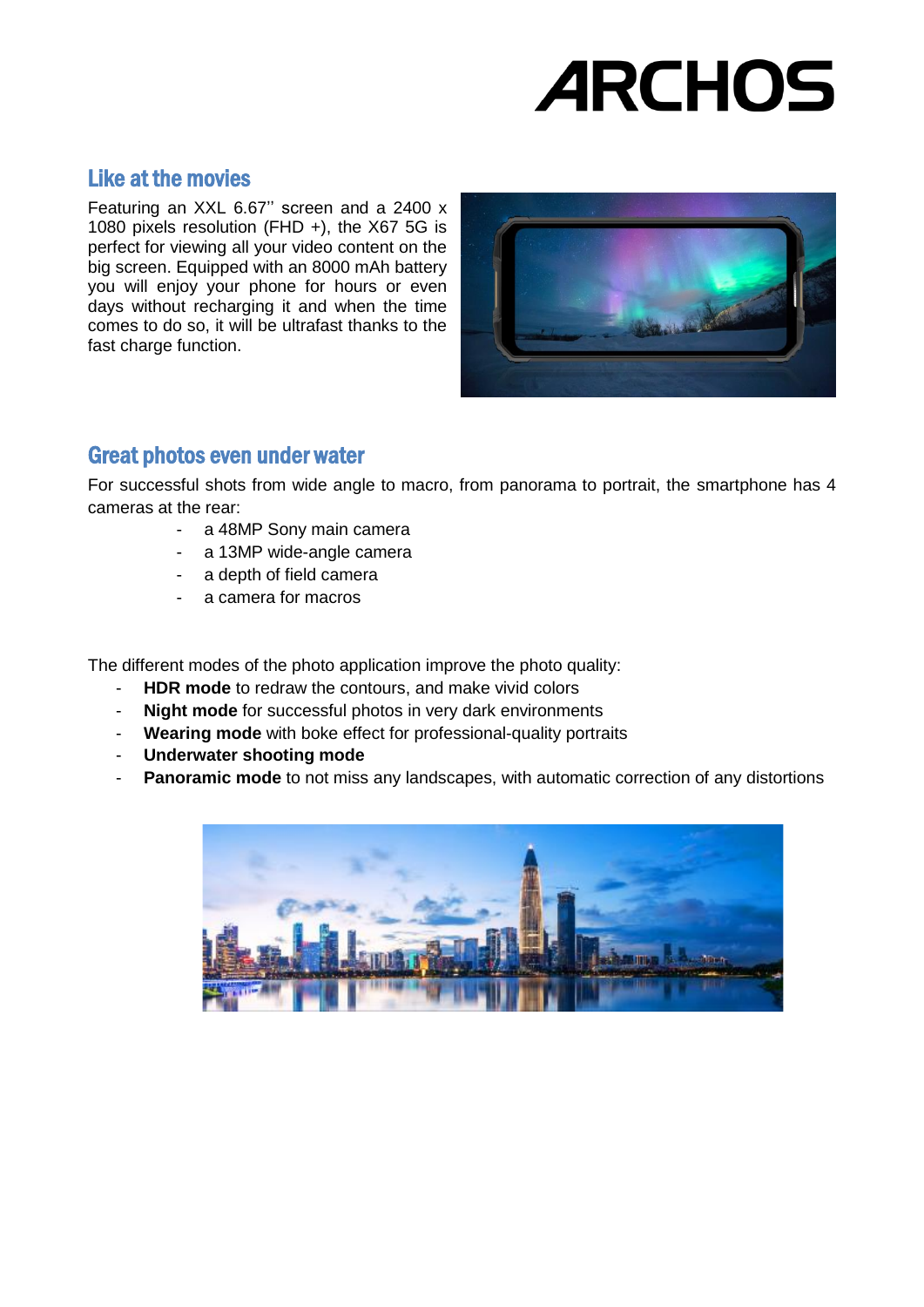### Be safe

Equipped with a side-mounted fingerprint sensor and facial recognition, the X67 5G protects the user's personal data. Coming with an NFC chip and compatible with Google Pay, the consumer will also be able to make safe payments.

## Availability and price

The smartphone will be available beginning of February in most retail and etail channels through Europe and on ARCHOS web shop: www.archos.com. It will be priced at 599€ including VAT.

#### About ARCHOS

ARCHOS, a pioneer in consumer electronics, has constantly revolutionized this market. The French brand has been the first to offer a hard disk MP3 player in 2000, a multimedia player in 2003, Google Android ™ tablets in 2009, an ecosystem for the smart home from 2014 and PicoWAN, the 1st collaborative network dedicated to connected objects, in 2016. Today, ARCHOS designs and democratizes solutions with high innovation value worldwide: mobile solutions, artificial intelligence and blockchains. With a head office in France and offices Asia, ARCHOS is listed on Euronext Growth Paris, ISIN Code: FR0000182479 [www.archos.com](http://www.archos.com/)

#### PR Contact

Bénédicte ERNOULT – [ernoult@archos.com](mailto:ernoult@archos.com)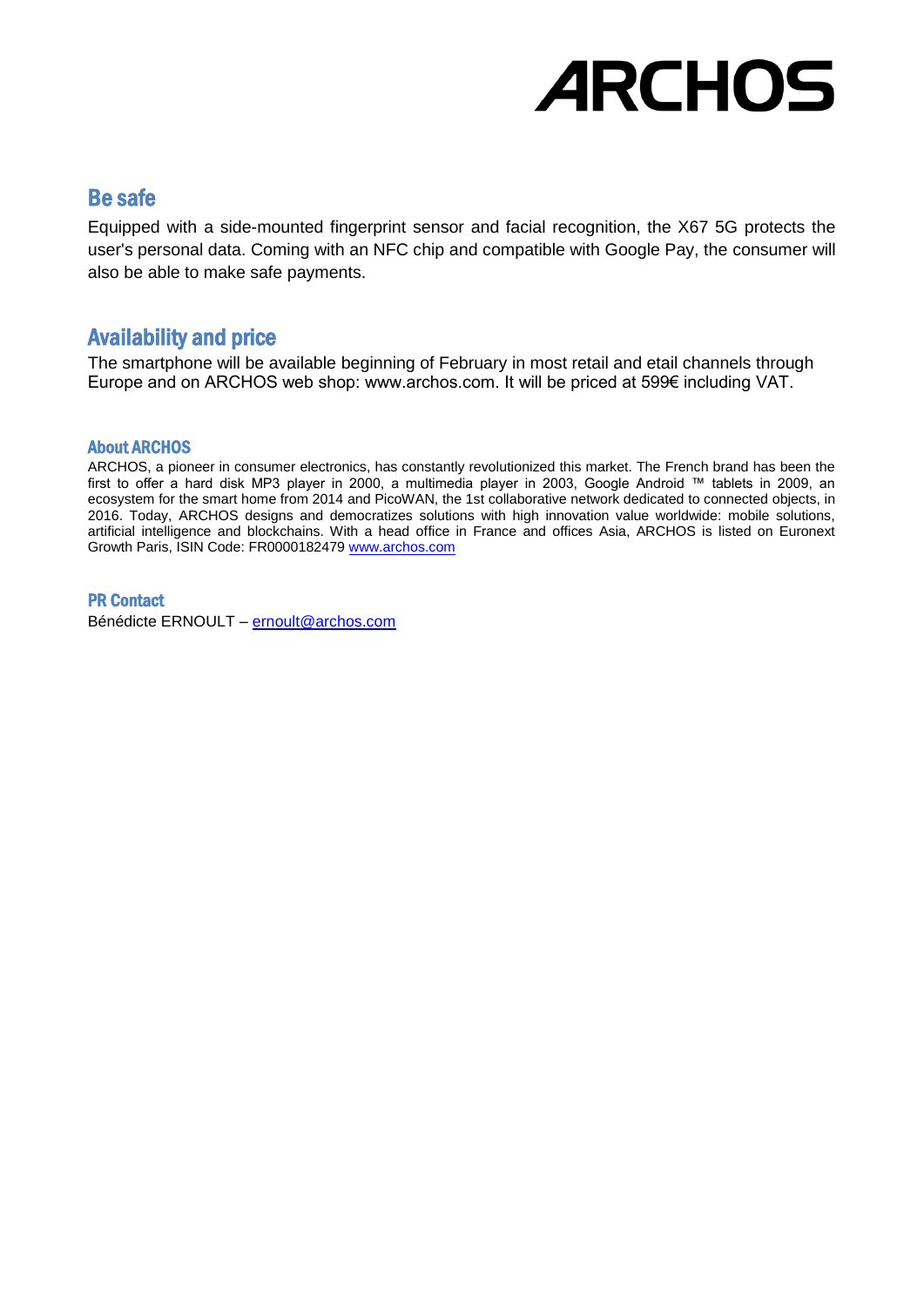# TECHNICAL SPECIFICATIONS

#### **BASICS**

- Model: X67 5G
- RAM: 8GB, LPDDR4X dual channel
- ROM:  $128GB<sup>1</sup>$ , UFS 2.1
- Battery: 8000mAh
- Fast Charging: 18W<sup>2</sup>

#### PROCESSOR

- CPU: MediaTek Dimensity 800, 4xCortex-A76, 2.0GHz & 4xCortex-A55, 2.0GHz, 7nm process
- GPU: ARM NATT MC4

### DIMENSIONS<sup>3</sup>

- Height: 178mm
- $\bullet$  Width: 83.4mm
- Thickness: 17.6mm
- Weight ≈ 380g

#### CAMERA & VIDEO

- 48MP Sony primary camera, IMX582, 1/2'' image sensor, 1.6μm 4-in-1 super pixel, F/1.79 aperture, 6-element lens
- 13MP ultra wide angle camera, FOV 124°, S5K3L6
- 2MP depth camera
- 2MP macro camera, 4cm macro distance, GC02M2
- 16MP ultra-clear front camera S5K3P9SP, 5-element lens, f/2.8, PDAF

#### DISPLAY

- 6.67" FHD+(2400 x 1080) Full Screen
- 20:9 aspect ratio, 410PPI
- Corning Gorilla Glass
- 10 Point Multi Touch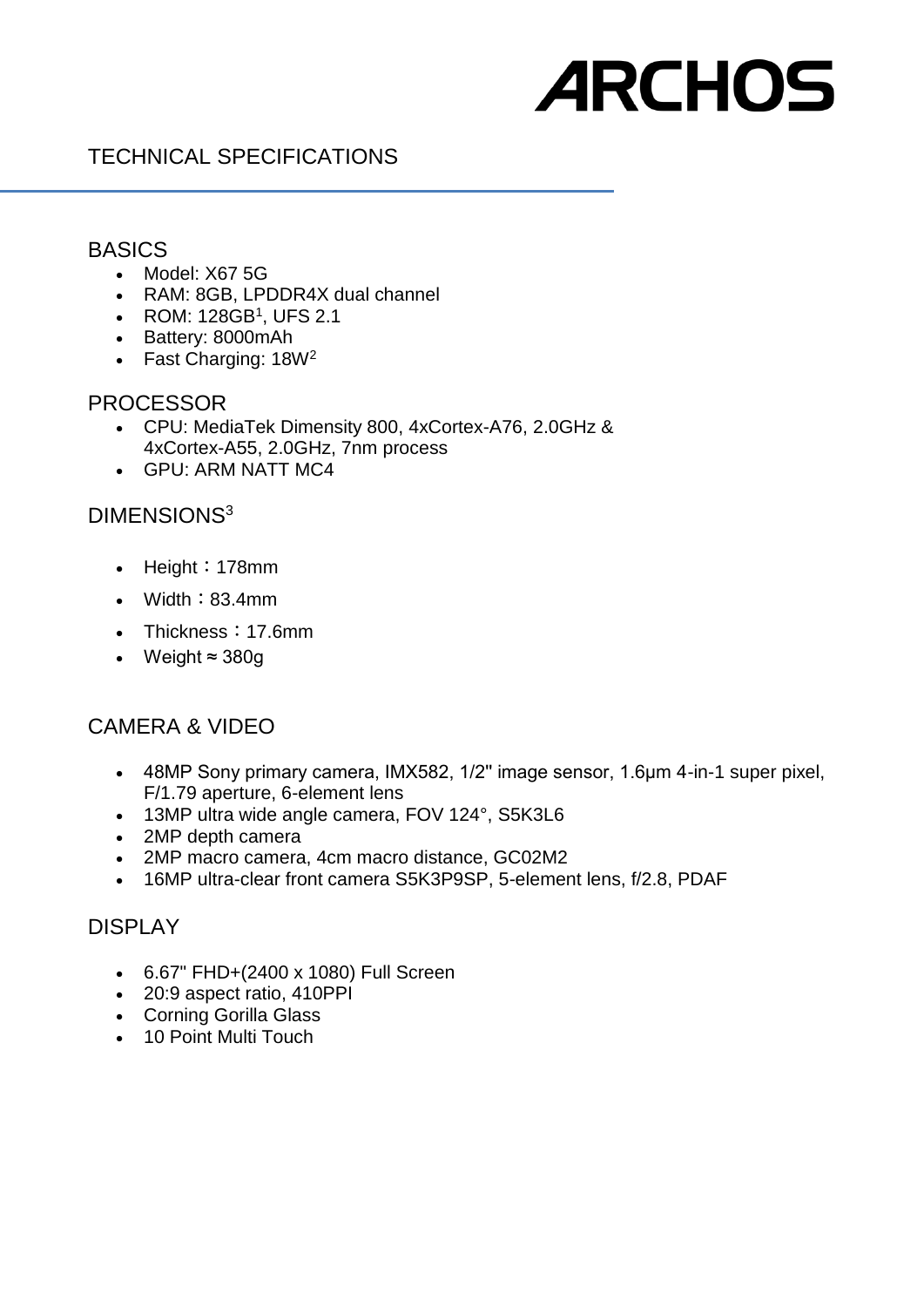# WATER, DUST & SHOCK RESISTANT

- $\bullet$  IP68, IP69K, MIL-STD-810G<sup>5</sup>
- \*Your device has been tested in a controlled environment and certified to be water, dust, and shock resistant in specific situations.

# DEDICATED KEYS

- Dedicated SOS Key x1
- Customizable Key x1

#### UNLOCK

- Side-Mounted Fingerprint Unlock
- Capacitive Touch Sensor
- Supports the enrollment of 5 sets of fingerprint
- Face Unlock

# NETWORKS & CONNECTIVITY

- 2 Nano-SIM card
- USB Type-C Port
- Bluetooth 5.1, Bluetooth HID
- Supports protocols: IEEE802.11 a/b/g/n/ac
- Supports 2.4G Wi-Fi / 5G Wi-Fi
- Wi-Fi Direct / Wi-Fi Display / OTG enabled
- Supported network bands
- WCDMA: B1/2/4/5/6/8/19(RXD), TDS: B34/39
- CDMA: BC0/BC1/BC10(RXD)
- FDD: B1/2/3/4/5/7/8/12/13/17/18/19/20/25/26/28A/28B/66
- TDD: B34/B38/B39/B40/B41
- 5G: N1/3/5/8/20/28/38/41/77/78/79
- $\bullet$  Both cards can access 5G connectivity.<sup>6</sup>
- Both cards can access 4G connectivity simultaneously.<sup>7</sup>
- Supports VoLTE HD calling. $8$

## NFC

• Supports Google Pay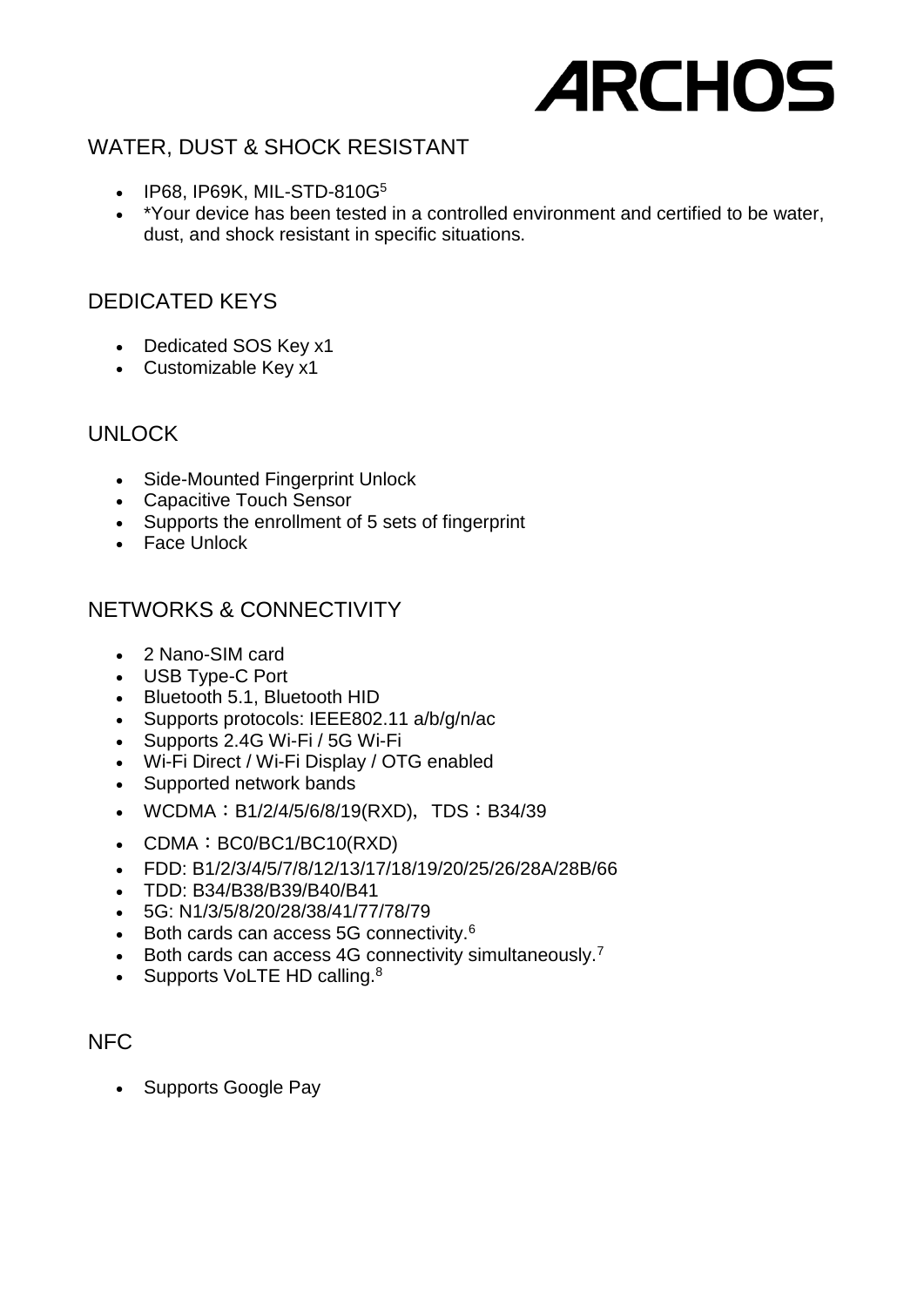# NAVIGATION & POSITIONING



Built-in GPS, GLONASS, Galileo, and BeiDou

### **SENSORS**

- Side-Mounted Fingerprint Sensor
- Barometer
- Proximity Sensor
- Ambient Light Sensor
- Accelerometer
- Gyroscope
- Electronic Compass
- Coulombmeter

# OPERATING SYSTEM

Android 10, Stock version, No Bloatware

## SAR

The maximum results of Specific Absorption Rate (SAR) found during testing for X67 5G are as follows.

| Max SAR Value(W/kg)              |              |                                              |                                                             |
|----------------------------------|--------------|----------------------------------------------|-------------------------------------------------------------|
| <b>RF Exposure</b><br>Conditions | 10-g<br>Head | 10-g Body<br>(Separation distance<br>of 5mm) | 10-g Member DAS (See note3)<br>(Separation distance of 0mm) |
|                                  | 0.124        | 0.819                                        | 1.403                                                       |
| Max<br>Simultaneous Tx           | 0.211        | 0.935                                        | 1.639                                                       |

This device is in compliance with Specific Absorption Rate (SAR) for general population/uncontrolled exposure limits (2.0 W/kg for head and body, 4.0 W/kg for member) specified in COUNCIL RECOMMENDATION 1999/519/EC.